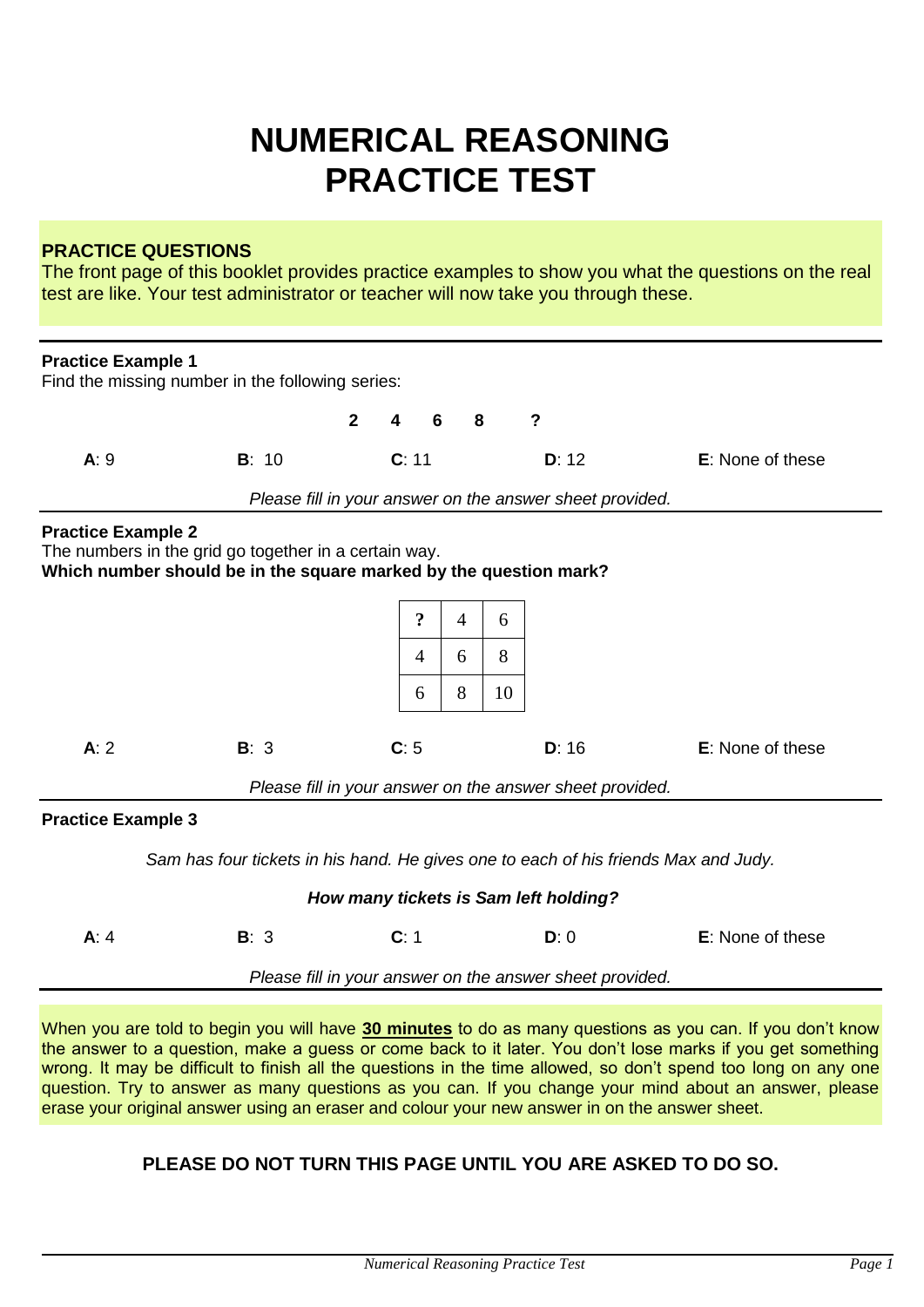| <b>Question 1</b>                                |         |         |         |                         |
|--------------------------------------------------|---------|---------|---------|-------------------------|
| Find the missing number in the following series: |         |         |         |                         |
| 234567                                           | 23456   |         | 234     | 23                      |
| A: $6$                                           | B: 2356 | C: 2347 | D: 2345 | <b>E:</b> None of these |

The numbers in the grid go together in a certain way.

**Which number should be in the square marked by the question mark?**

| A: 21 | B: 22 | C: 24 |    |    | D: 26 | E: None of these |
|-------|-------|-------|----|----|-------|------------------|
|       |       |       |    |    |       |                  |
|       |       | 18    | 20 | ച  |       |                  |
|       |       | 16    | 18 | 20 |       |                  |
|       |       | 14    | 16 | 18 |       |                  |

## **Question 3**

One container has 28 kilograms of flour and another has 4 kilograms. **How many kilograms must be taken from one container, so each has an equal amount of flour?**

| --<br>. |  | _____ | ,,, | these<br>.<br>01<br>əne<br>1 M L<br>. |
|---------|--|-------|-----|---------------------------------------|
|---------|--|-------|-----|---------------------------------------|

## **Question 4**

The numbers and letters in the grid form a pattern and one of the lines has been erased. **Which number or letter should be in the square marked by the question mark?**

| $\mathfrak{2}$ | A              | 4              | A              | 6 | A            |
|----------------|----------------|----------------|----------------|---|--------------|
| $\overline{C}$ | $\bf{B}$       | $\overline{4}$ | $\bf{B}$       | 6 | $\bf{B}$     |
| $\overline{4}$ | $\overline{4}$ | $\overline{4}$ | $\mathsf{C}$   | 6 | $\mathsf{C}$ |
|                |                | $\ddot{\cdot}$ |                |   |              |
| 6              | 6              | 6              | 6              | 6 | E            |
| $\rm K$        | $\bf J$        | I              | $\overline{H}$ | G | $\mathbf F$  |
|                |                |                |                |   |              |

| A: D |  | <b>E:</b> None of these |
|------|--|-------------------------|
|      |  |                         |

## **Question 5**

Six pairs of shoes cost as much as 1 coat, 2 pairs of jeans cost as much as 3 pairs of shoes, and 4 pairs of socks cost as much as one pair of jeans. How many coats could I exchange for 64 pairs of socks?

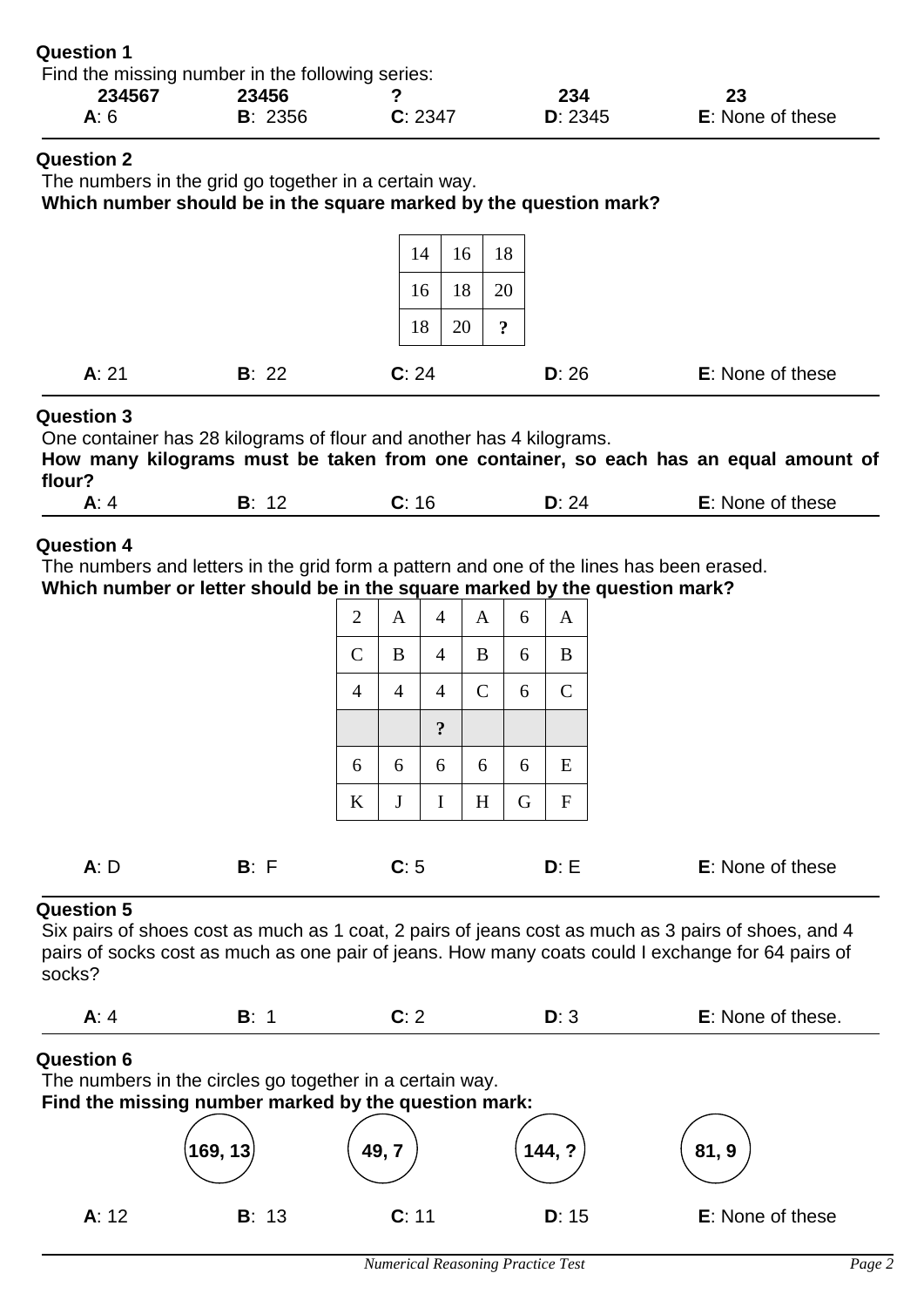The clock in my lounge room is 10 minutes slower than the clock on my phone, which is 6 minutes slow. My tram always leaves 6 minutes early, although it is scheduled for 8:55am. It takes me 20 minutes to get to the tram stop.

| A: 8:49am                                                                                                                       | <b>B</b> : 8.35am | C: 8.23am                     | D: 8.29am                                                         | <b>E:</b> None of these                                                                                                                                                                                                                                                                                                                                                                                                                                                                                                                                                                                                            |
|---------------------------------------------------------------------------------------------------------------------------------|-------------------|-------------------------------|-------------------------------------------------------------------|------------------------------------------------------------------------------------------------------------------------------------------------------------------------------------------------------------------------------------------------------------------------------------------------------------------------------------------------------------------------------------------------------------------------------------------------------------------------------------------------------------------------------------------------------------------------------------------------------------------------------------|
| <b>Question 8</b><br>litres of soft drink did the third team get?                                                               |                   |                               |                                                                   | A container of soft drink was shared between four work teams of employees. The first team took 1/3<br>of the soft drink, the second team took $\frac{1}{2}$ of what was left, and the remaining two teams shared the<br>remaining soft drink equally between them. If there were originally 240 litres of soft drink, how many                                                                                                                                                                                                                                                                                                     |
| A: 20                                                                                                                           | B: 40             | C: 80                         | D: 160                                                            | E: None of these                                                                                                                                                                                                                                                                                                                                                                                                                                                                                                                                                                                                                   |
| <b>Question 9</b><br>after school care?                                                                                         |                   |                               |                                                                   | Working mothers who earn \$30,000 or less per year receive a rebate on before and after school care<br>of 75%, plus a school bonus of \$6,000 that only applies to this category of earnings. Each dollar<br>earned above this amount and up to \$40,000 reduces the rebate to 55%, and for any amount above<br>this, the rebate drops to 30%. There are three mothers $-$ Jade earns \$40,001, Emily earns \$38,000<br>and Lucy earns \$29,550. If the cost of before and after school care is \$10,000 per year, what amount<br>of money does the person have who has the least amount of money left after paying for before and |
| A: \$33,000                                                                                                                     | B: \$30,000       | C: \$40,001                   | D: \$40,000                                                       | <b>E:</b> None of these                                                                                                                                                                                                                                                                                                                                                                                                                                                                                                                                                                                                            |
| Find the missing number in the following series:<br>4<br>8<br>A: 24<br><b>Question 11</b>                                       | ?<br>32<br>B: 19  | 64<br>C: 16<br>81<br>83<br>79 | 128<br>D: 8<br>77                                                 | E: None of these                                                                                                                                                                                                                                                                                                                                                                                                                                                                                                                                                                                                                   |
| ?                                                                                                                               | 85<br>81          |                               |                                                                   |                                                                                                                                                                                                                                                                                                                                                                                                                                                                                                                                                                                                                                    |
| A: 89                                                                                                                           | B: 83             | C: 87                         | D: 80                                                             | E: None of these                                                                                                                                                                                                                                                                                                                                                                                                                                                                                                                                                                                                                   |
|                                                                                                                                 |                   |                               | Which number should be in the square marked by the question mark? |                                                                                                                                                                                                                                                                                                                                                                                                                                                                                                                                                                                                                                    |
|                                                                                                                                 |                   | 35<br>30                      | 27                                                                |                                                                                                                                                                                                                                                                                                                                                                                                                                                                                                                                                                                                                                    |
|                                                                                                                                 |                   | 31<br>26                      | 23                                                                |                                                                                                                                                                                                                                                                                                                                                                                                                                                                                                                                                                                                                                    |
| Find the missing number in the following series:<br><b>Question 12</b><br>The numbers in the grid go together in a certain way. |                   | 28<br>23                      | $\ddot{\cdot}$                                                    |                                                                                                                                                                                                                                                                                                                                                                                                                                                                                                                                                                                                                                    |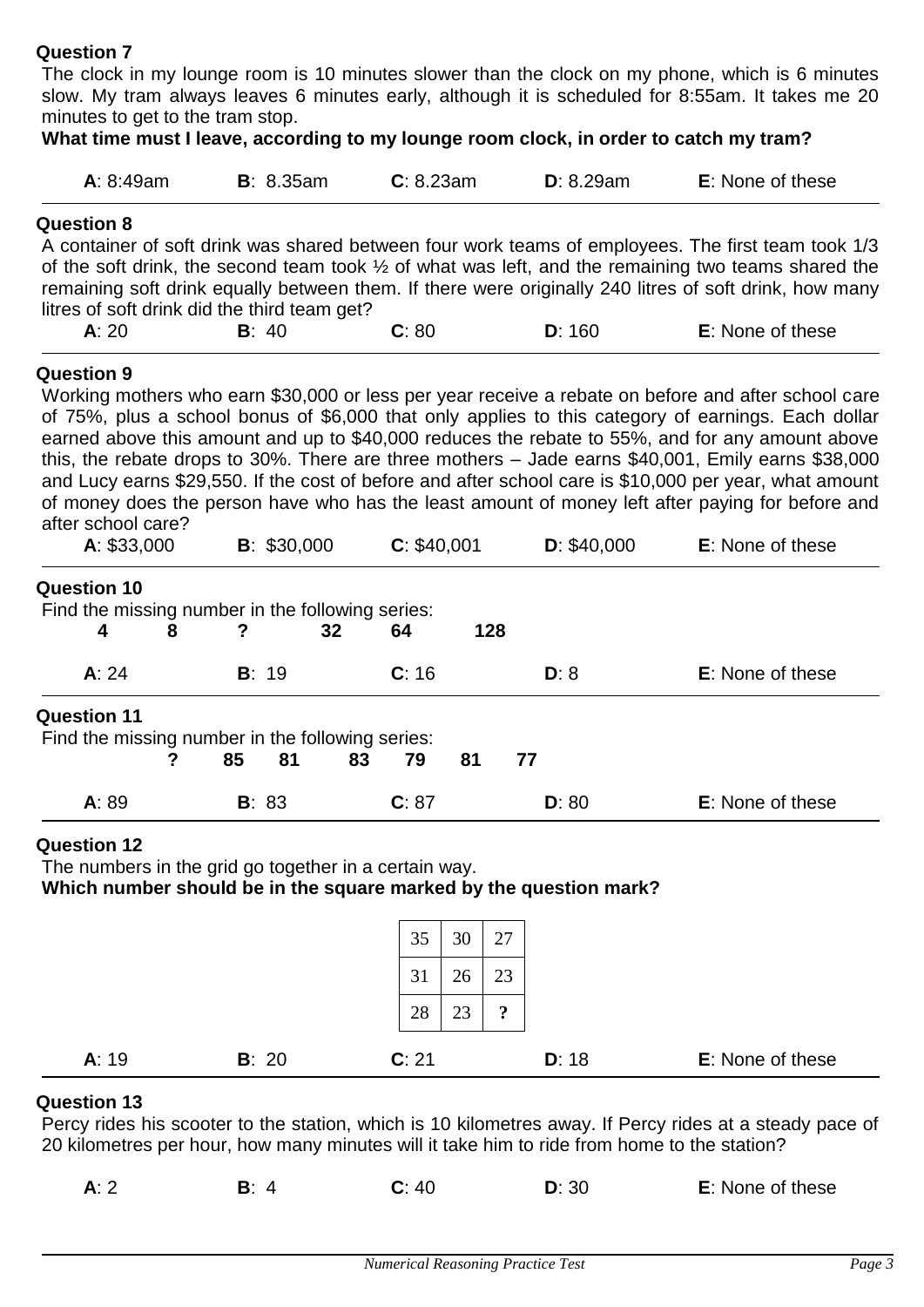If Bert had 3 cents more he would have twice as much as Georgia. If he had 4 cents less, he would have the same amount.

How many cents does Bert have?

**A**: 4 **B**: 7 **C**: 11 **D**: 14 **E**: None of these

#### **The following story relates to the next two questions.**

Arthur, Ronald and Dianne each have a pile of socks. Mr Sockman's sock collection is worth half the value of Ronald's sock collection plus one white sock, one grey sock and one black sock.

| <b>Arthur's Socks</b> | <b>Ronald's Socks</b> | <b>Dianne's Socks</b> |
|-----------------------|-----------------------|-----------------------|
| 1 X grey sock         |                       | 3 X grey socks        |
| 2 X white socks       | 1 X white socks       | 1 X white socks       |
| 3 X black socks       | 8 X black socks       | 4 X black socks       |

Black socks fetch one quarter of the price of white ones at auction, whilst greys fetch half.

#### **Question 15**

| Who has the least variety of socks in their collection? |                   |           |                                              |
|---------------------------------------------------------|-------------------|-----------|----------------------------------------------|
| A: Ronald                                               | <b>B</b> : Arthur | C: Dianne | <b>D:</b> Mr Sockman <b>E:</b> None of these |

#### **Question 16**

| Who would get the most money for their sock collection at auction? |                   |           |  |                                              |  |
|--------------------------------------------------------------------|-------------------|-----------|--|----------------------------------------------|--|
| A: Ronald                                                          | <b>B</b> : Arthur | C: Dianne |  | <b>D:</b> Mr Sockman <b>E:</b> None of these |  |

## **Question 17**

The numbers in the circles go together in a certain way.

**Find the missing number marked by the question mark:**

|       | $\left($ 180, 14 $\right)$ | 120, 8 | 2<br>? 4 | $\left( \mathbf{220,18}\right)$ |
|-------|----------------------------|--------|----------|---------------------------------|
| A: 70 | B: 80                      | C: 60  | D: 40    | E: None of these                |

## **Question 18**

The numbers in the grid go together in a certain way. One of the squares has a **\*** placed in it, to hide the number underneath.

**Which number should be in the square marked by the question mark?**

|       |       | 32<br>26       | 22     |                  |
|-------|-------|----------------|--------|------------------|
|       |       | 27<br>$\Omega$ | 17     |                  |
|       |       | 22<br>16       | $\ast$ |                  |
| A: 21 | B: 14 | C: 20          | D: 10  | E: None of these |

## **Question 19**

There are 72 apples on my tree at home; 38 are red, and the rest are green. I know 46 of the apples have worms in them, so I can't use them for cooking.

|     | What is the maximum number of green apples I could have left to cook with? |       |       |                         |
|-----|----------------------------------------------------------------------------|-------|-------|-------------------------|
| A:0 | <b>B</b> : 8                                                               | C: 12 | D: 26 | <b>E:</b> None of these |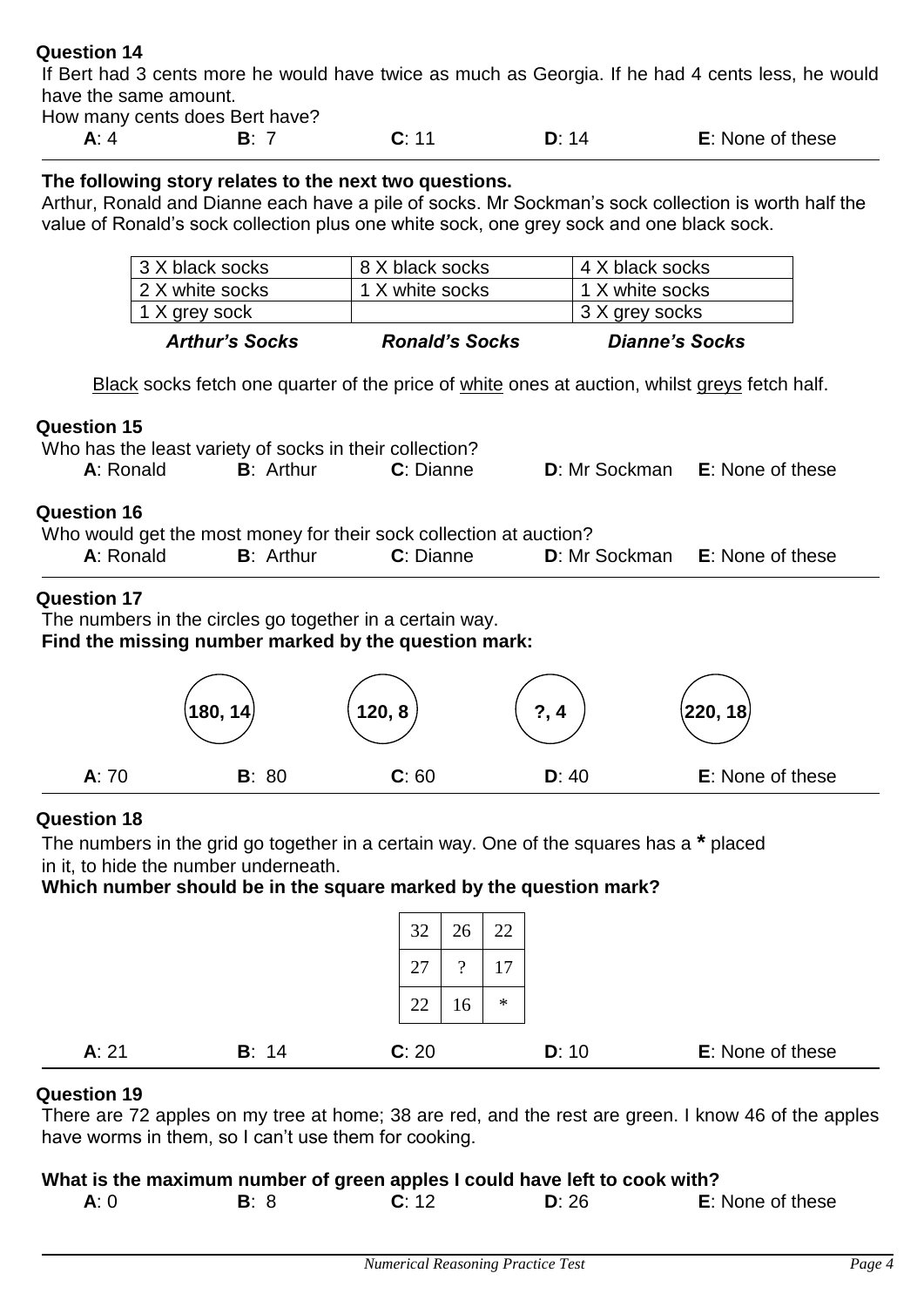| her shoes?                                                                    |        |          |         |    |           | From home, Mary's work is two thirds along the way to training. Training is 2.5km from work.<br>Mary normally goes to work, then training and then home again. However, today she forgot<br>her shoes. How far will Mary travel in total today if she has to go home before training to get                                                 |
|-------------------------------------------------------------------------------|--------|----------|---------|----|-----------|---------------------------------------------------------------------------------------------------------------------------------------------------------------------------------------------------------------------------------------------------------------------------------------------------------------------------------------------|
| <b>Question 25</b>                                                            |        |          |         |    |           |                                                                                                                                                                                                                                                                                                                                             |
| <b>Question 24</b><br>cars, so how many does he have?<br>A: 27                | B: 28  |          | C: 21   |    | D: 22     | Oliver has a box of toy cars, but he is not sure how many he has. If he arranges the cars in groups of<br>four, he has three left over. If he arranges them in groups of 3, he has two left over and there are<br>three left over when he puts them in groups of five. Oliver definitely doesn't have any more than 30<br>E: None of these. |
| A: 8                                                                          | B: 10  |          | C: 12   |    | D: 14     | <b>E:</b> None of these                                                                                                                                                                                                                                                                                                                     |
| <b>Question 23</b><br>Find the missing number in the following series:        |        | 4<br>?   | 17      | 51 | 168<br>56 |                                                                                                                                                                                                                                                                                                                                             |
| <b>Question 22</b><br>pie, how much does a piece of apple pie cost?<br>A: \$3 | B: \$2 |          | C: \$5  |    | D: \$6    | If a piece of blueberry pie costs \$4 and a piece of apple pie costs 50% more than a piece of blueberry<br>E: None of these                                                                                                                                                                                                                 |
| A: 2                                                                          | B: 8   |          | C: 16   |    | D: 32     | E: None of these                                                                                                                                                                                                                                                                                                                            |
| <b>Question 21</b><br>Find the missing number in the following series:        |        | 16<br>64 | 32      | 8  | ?         |                                                                                                                                                                                                                                                                                                                                             |
|                                                                               |        | B: \$56  | C: \$50 |    | D: \$60   | <b>E:</b> None of these                                                                                                                                                                                                                                                                                                                     |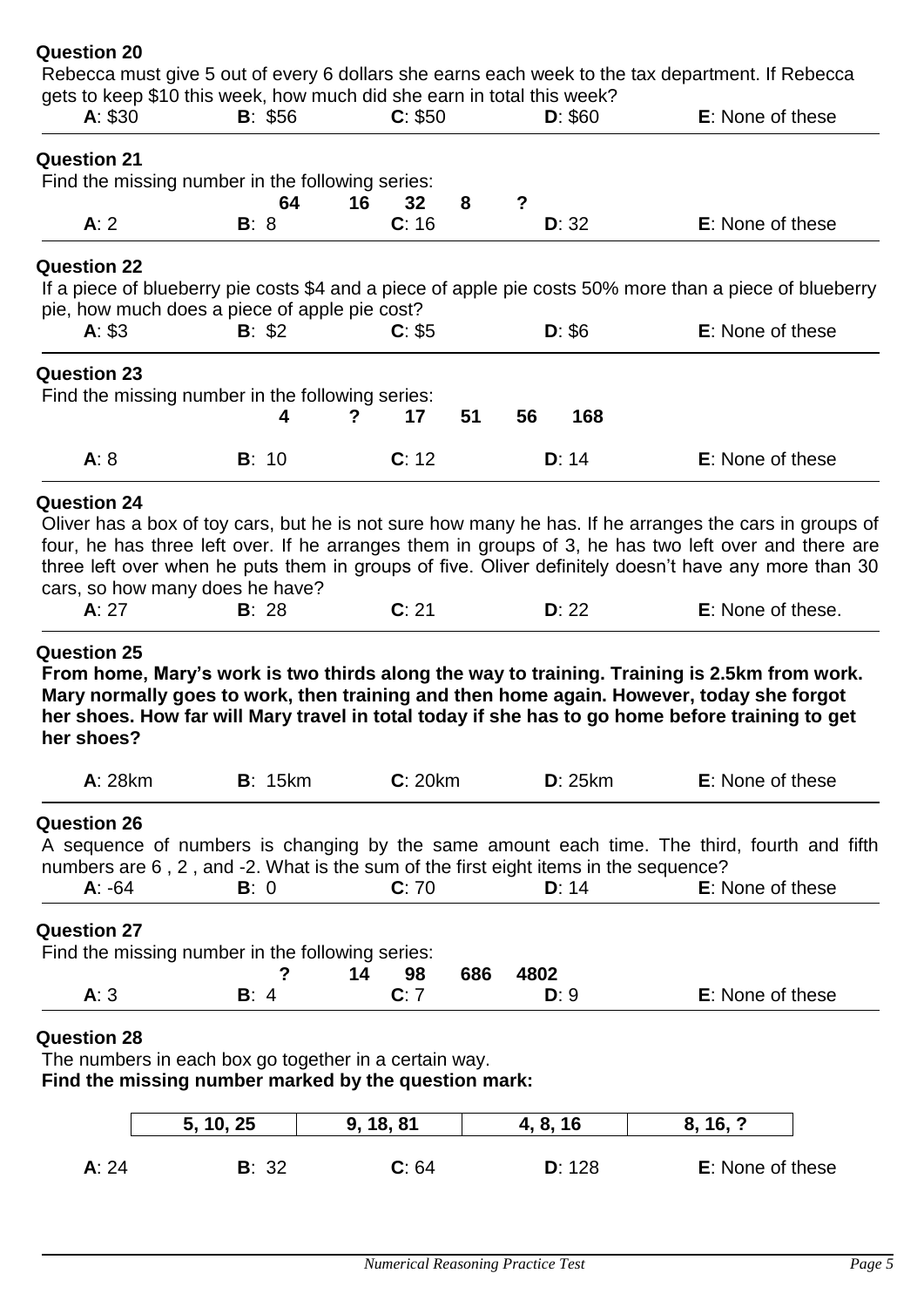It takes 1.5 litres of sugar soap to wash a square metre of ceiling and 0.5 litres of sugar soap to wash a square metre of wall. Bianca's room is 4 metres high and each wall is 5 metres wide. There is one window, which is  $4m^2$  and a door, which is  $9m^2$ .

#### **How much sugar soap will Bianca need, assuming she does not wash the door or window (a room has four walls and a roof)?**

| <b>A:</b> 33.5 litres | $B: 67$ litres | $C: 71$ litres | $D: 77.5$ litres | <b>E:</b> None of these |
|-----------------------|----------------|----------------|------------------|-------------------------|
|                       |                |                |                  |                         |

## **Question 30**

Two numbers are each multiplied by themselves to give two new numbers. The difference between these two new numbers is less than ten; the difference between the two original numbers was one.

*The two original numbers added together was more than 7. What is one of the original numbers?*

| . . | $ -$ | $\sim$ $\sim$ | ו או<br>,,<br>эτ<br>. |
|-----|------|---------------|-----------------------|
|     |      |               |                       |

#### **Question 31**

The novels on Suzanne's bookshelf have a combined total of 672 pages. If each novel has 4 chapters and there are 6 pages per chapter, how many novels are there altogether?

| : None of these |
|-----------------|
|-----------------|

#### **Question 32**

Mandy finds she can get a discount on corn cobs if she buys in bulk. She can get 100 kilograms of corn cobs for \$160 from Matt, on condition that she buys at least 100 kilograms. From another supplier, Robert, she can buy small quantities of corn cobs (100 or less) for \$1 per cob or larger quantities (more than 100) for \$0.60 per cob. Mandy charges all of her customers by weight, so she gets \$5 per kilogram of corn cobs or \$1.25 for an individual corn cob. If Mandy is going to sell over 100 kilograms of corn cobs today, what is the best profit per corn cob she can make?

| A: \$0.65 | B: \$0.85 | C: \$0.80 | D: \$0.60 | E: None of these. |
|-----------|-----------|-----------|-----------|-------------------|
|           |           |           |           |                   |

**The following story relates to the next three questions.**

| <b>Ms Smith</b> |              |  |
|-----------------|--------------|--|
| 4 X jumpers     | 3 X jumpers  |  |
| 2 X pants       | 1 X pants    |  |
| 1 X t-shirts    | 1 X t-shirts |  |

T-shirts = \$7 Pants= \$4 Jumpers= \$3.50

Ms Smith and Ms Able are selling used clothes at a trash and treasure stall. The prices are shown above.

Ms Able calculates that half of the money she took is profit. Ms Smith is the same, except for her jumpers- she makes \$1 of profit per jumper. Takings (the prices listed above) are the money they take from customers overall. Profit is what they have left over after they have paid all of their expenses.

#### **Question 33**

| If both sell all of their used clothes, how much money will the person who takes the most get? |            |            |            |                  |
|------------------------------------------------------------------------------------------------|------------|------------|------------|------------------|
| A: \$28.50                                                                                     | B: \$29    | C: \$31.50 | D: \$35    | E: None of these |
| <b>Question 34</b><br>How much profit will Ms Able make?<br>A: \$29                            | B: \$28.50 | C: \$14.50 | D: \$11.50 | E: None of these |

#### **Question 35**

What is the difference between the profit of Ms Able and Ms Smith?

| A: \$2.75 | B: \$0.75 | C: \$0.50 | D: \$7.50 | <b>E:</b> None of these |
|-----------|-----------|-----------|-----------|-------------------------|
|           |           |           |           |                         |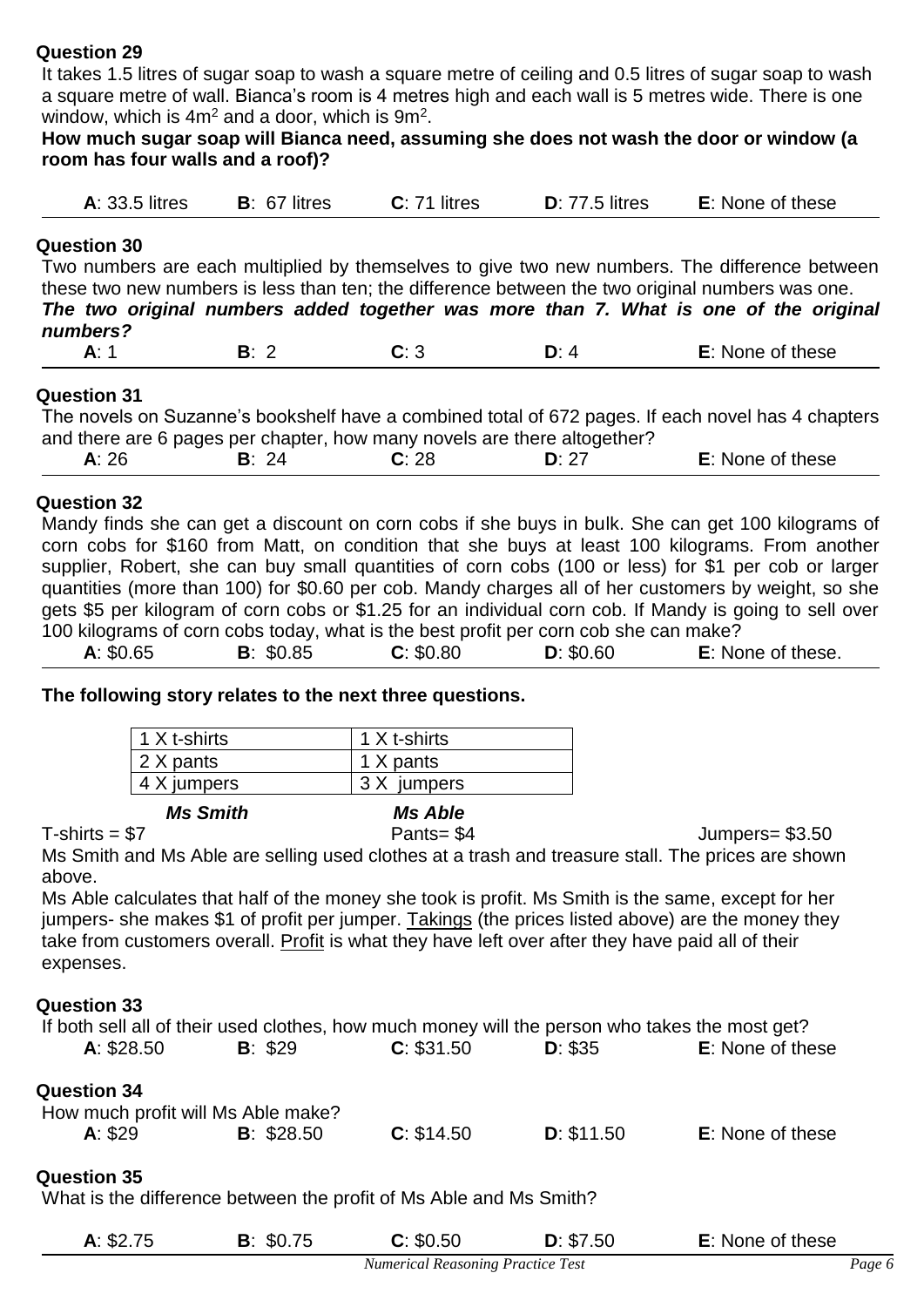The fast food company paid the hamburger bun company \$120 per 100 hamburger buns. The fast food company charged their customers the same for 3 hamburger buns as they paid for 5. **What was the profit the fast food company made per hundred hamburger buns?** 

| A: \$120                                         | B: \$80           | C: \$8                                                                                        | D: \$240              | <b>E:</b> None of these                                                                                                                                                                                    |
|--------------------------------------------------|-------------------|-----------------------------------------------------------------------------------------------|-----------------------|------------------------------------------------------------------------------------------------------------------------------------------------------------------------------------------------------------|
| <b>Question 37</b>                               |                   |                                                                                               |                       |                                                                                                                                                                                                            |
|                                                  |                   | The numbers in each box go together in a certain way.                                         |                       |                                                                                                                                                                                                            |
|                                                  | 35, 5, 40         | Find the missing number marked by the question mark:<br>55, 40, 95                            | 60, 13, 73            | 70, 16, ?                                                                                                                                                                                                  |
|                                                  |                   |                                                                                               |                       |                                                                                                                                                                                                            |
| A: 66                                            | B: 54             | C: 86                                                                                         | D: 96                 | <b>E:</b> None of these                                                                                                                                                                                    |
| <b>Question 38</b>                               |                   |                                                                                               |                       |                                                                                                                                                                                                            |
| Find the missing number in the following series: | 75                | 53<br>63                                                                                      | 45                    | $\boldsymbol{?}$                                                                                                                                                                                           |
| 89                                               |                   |                                                                                               |                       |                                                                                                                                                                                                            |
| A: 43                                            | B: 39             | C: 37                                                                                         | D: 35                 | <b>E:</b> None of these                                                                                                                                                                                    |
| <b>Question 39</b>                               |                   |                                                                                               |                       |                                                                                                                                                                                                            |
|                                                  |                   |                                                                                               |                       | A motorbike race was scheduled to start at 4.10pm; however, it started 10 minutes behind schedule.<br>If the motorbike that came first finished one hour and fifteen minutes after the race began, and the |
|                                                  |                   |                                                                                               |                       | motorbike that came in second place finished 15 minutes after this, at what time did the motorbike                                                                                                         |
| that came second cross the finish line?          |                   |                                                                                               |                       |                                                                                                                                                                                                            |
| A: 5.30am                                        | <b>B</b> : 5.40pm | C: 5.50 <sub>pm</sub>                                                                         | D: 4.30 <sub>pm</sub> | E: None of these.                                                                                                                                                                                          |
| <b>Question 40</b>                               |                   |                                                                                               |                       |                                                                                                                                                                                                            |
| Find the missing number in the following series: |                   |                                                                                               |                       |                                                                                                                                                                                                            |
| 6                                                | 120               | $12 \,$<br>108<br>24                                                                          | $\overline{?}$        | 48<br>84                                                                                                                                                                                                   |
| A: 108                                           | B: 60             | C: 74                                                                                         | D: 96                 | <b>E:</b> None of these                                                                                                                                                                                    |
| <b>Question 41</b>                               |                   |                                                                                               |                       |                                                                                                                                                                                                            |
|                                                  |                   | The Olympic record time for running the endurance event was 4 hours and 40 minutes.           |                       |                                                                                                                                                                                                            |
|                                                  |                   | Amanda recently broke that record, running a time of 3 hours and 20 minutes.                  |                       |                                                                                                                                                                                                            |
|                                                  |                   | What fraction of the original record time was Amanda's time?                                  |                       |                                                                                                                                                                                                            |
| A: 5/9                                           | <b>B</b> : $6/7$  | C: 5/7                                                                                        | D: 6/9                | E: None of these                                                                                                                                                                                           |
|                                                  |                   |                                                                                               |                       |                                                                                                                                                                                                            |
| <b>Question 42</b>                               |                   |                                                                                               |                       | Grandma's Anzac cookie mixture has eight parts flour and six parts sugar. If Grandma needs to make                                                                                                         |
|                                                  |                   |                                                                                               |                       | 28 kilograms of the Anzac cookie mixture for a party, how many kilograms of flour will she need?                                                                                                           |
| A:16                                             | B: 10             | C:12                                                                                          | $\mathbf{D}: 7$       | E: None of these                                                                                                                                                                                           |
|                                                  |                   |                                                                                               |                       |                                                                                                                                                                                                            |
| <b>Question 43</b>                               |                   |                                                                                               |                       |                                                                                                                                                                                                            |
|                                                  |                   |                                                                                               |                       | A farmer bought chickens and ducks to restock his farm. He also purchased milking cows for his<br>wife's milk-making enterprise. The total cost was \$11,425. He remembered that the 50 chickens cost      |
|                                                  |                   |                                                                                               |                       | \$65 each and the cows cost \$45 each. He counted 10 ducks in the paddock, but he could not                                                                                                                |
|                                                  |                   |                                                                                               |                       | remember what they cost. His wife reminded him that the total number of animals he bought was 75.                                                                                                          |
| Work out for the farmer the price for each duck. |                   |                                                                                               |                       |                                                                                                                                                                                                            |
| A: \$700                                         | B: \$750          | C: \$540                                                                                      | D: \$120              | E: None of these.                                                                                                                                                                                          |
| <b>Question 44</b>                               |                   |                                                                                               |                       |                                                                                                                                                                                                            |
|                                                  |                   | In a jar of lollies there are 6 more orange lollies than green ones and there is only one red |                       |                                                                                                                                                                                                            |
| lolly.                                           |                   |                                                                                               |                       |                                                                                                                                                                                                            |
|                                                  |                   | If there are 47 lollies in the jar, how many orange ones are there?                           |                       |                                                                                                                                                                                                            |
| A: 20                                            | B: 40             | C: 46                                                                                         | D: 25                 | E: None of these                                                                                                                                                                                           |